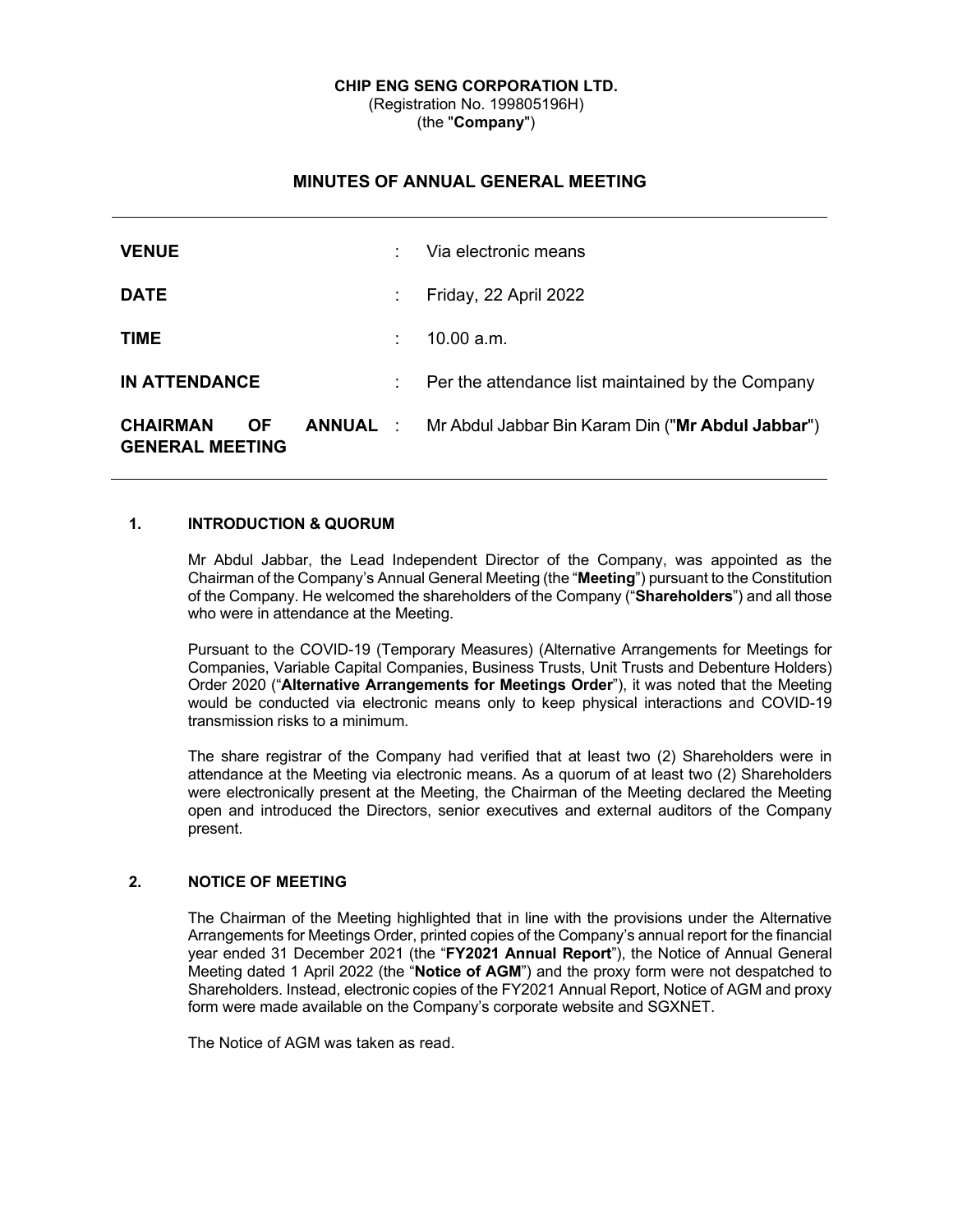### **3. VOTING BY WAY OF A POLL**

As stated in the Notice of AGM, Shareholders were not able to vote "live" at the Meeting. It was noted that a Shareholder who had wished to vote on the resolutions tabled at the Meeting should have appointed the Chairman of the Meeting as proxy to vote on his/her/its behalf at the Meeting at least 72 hours before the Meeting. Such Shareholder who appointed the Chairman of the Meeting as proxy must have given specific instructions in the proxy form as to the manner of voting, or abstentions from voting, failing which the appointment and votes would be treated as invalid.

The Chairman of the Meeting informed that he had been appointed as proxy on behalf of the Shareholders who had directed him to vote for, or against, or to abstain from, certain motions for the Meeting. All resolutions at the Meeting would be voted on by way of poll, which complies with the requirement in the Listing Manual of the Singapore Exchange Securities Trading Limited (the "**Listing Manual**") that all listed companies have to conduct voting by poll for all general meetings.

It was noted that RHT Governance, Risk & Compliance (Singapore) Pte. Ltd. had been appointed as the Scrutineer and In.Corp Corporate Services Pte. Ltd. had been appointed as the polling agent. The Scrutineer had checked the validity of the proxy forms received and prepared a report on the poll results which would be announced after each motion had been formally proposed at the Meeting.

### **4. QUESTIONS AND ANSWERS**

As stated in the Notice of AGM, Shareholders were not able to ask questions "live" during the Meeting. The Chairman of the Meeting highlighted that the Company had addressed the substantial and relevant questions received from Shareholders by 9.00 a.m. on 11 April 2022 in an announcement released via SGXNET on 14 April 2022.

The Chairman of the Meeting then proceeded with the agenda of the Meeting.

#### **ROUTINE BUSINESS**

#### **5. RESOLUTION 1:**

## **ADOPTION OF DIRECTORS' STATEMENT AND THE AUDITED FINANCIAL STATEMENTS FOR THE FINANCIAL YEAR ENDED 31 DECEMBER 2021**

The first item on the agenda was to receive and adopt the Audited Financial Statements of the Company for the financial year ended 31 December 2021, together with the Directors' Statement and the Auditors' Report thereon.

The following results verified by the Scrutineer were shown on the screen:

|                        | Votes       | Percentage (%) |
|------------------------|-------------|----------------|
| No. of shares for:     | 369.302.700 | 99.92          |
| No. of shares against: | 283.500     | 0.08           |

Based on the results of the poll, the Chairman of the Meeting declared Resolution 1 duly carried and IT WAS RESOLVED:

"THAT the Audited Financial Statements of the Company for the financial year ended 31 December 2021, together with the Directors' Statement and the Auditors' Report thereon, be hereby received and adopted."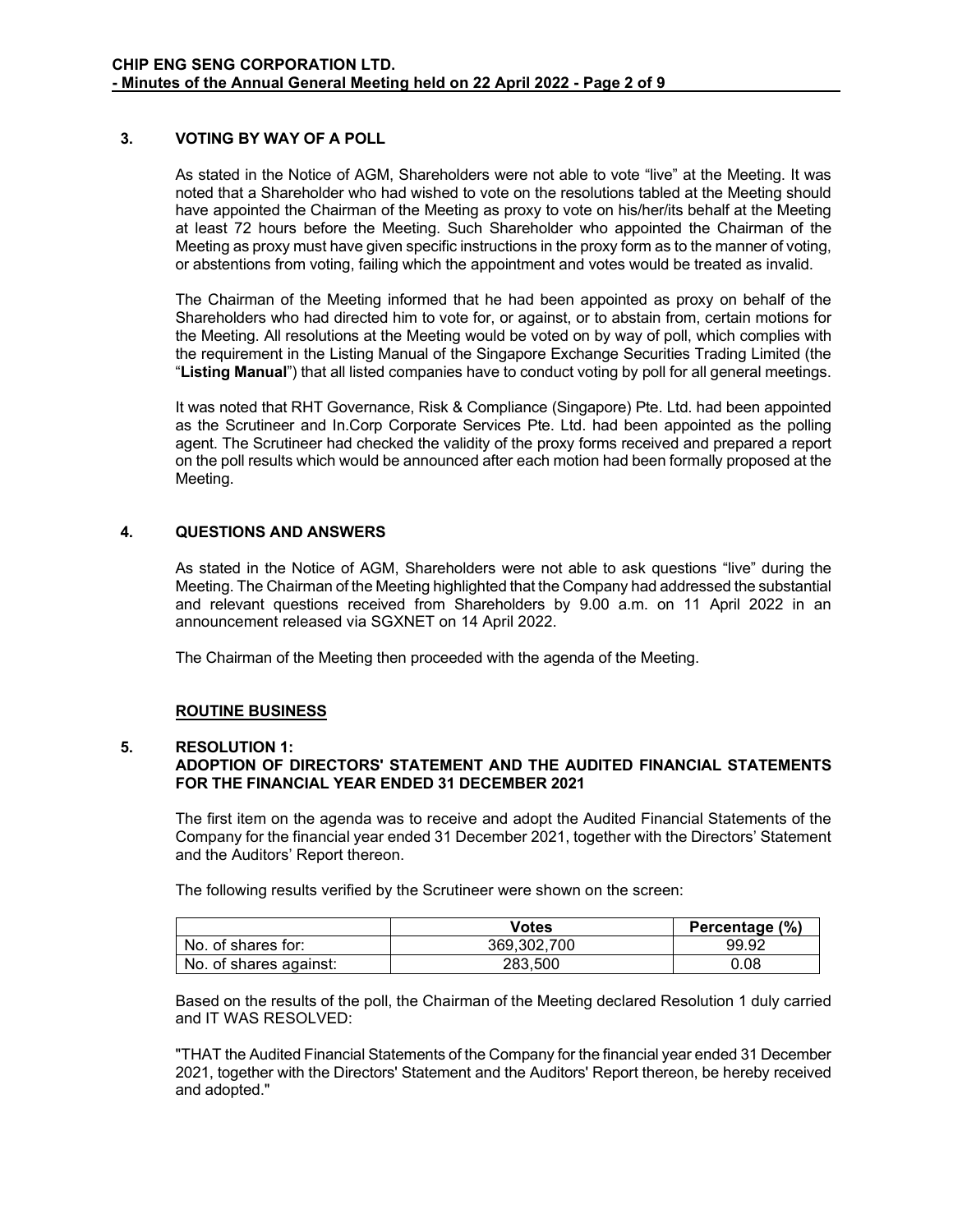#### **6. RESOLUTION 2: APPROVAL OF TAX EXEMPT (ONE-TIER) FIRST AND FINAL DIVIDEND**

The second item on the agenda was to approve the payment of a Tax Exempt (One-Tier) first and final dividend of 2.0 Singapore cents per ordinary share for the financial year ended 31 December 2021 and that such dividend, if approved, will be paid on or around 20 May 2022.

The following results verified by the Scrutineer were shown on the screen:

|                        | Votes       | Percentage (%) |
|------------------------|-------------|----------------|
| No. of shares for:     | 369.302.700 | 99.92          |
| No. of shares against: | 283.500     | 0.08           |

Based on the results of the poll, the Chairman of the Meeting declared Resolution 2 duly carried and IT WAS RESOLVED:

"THAT the payment of a Tax Exempt (One-Tier) first and final dividend of 2.0 Singapore cents per ordinary share for the financial year ended 31 December 2021, be hereby approved."

#### **7. RESOLUTIONS 3 TO 5: RE-ELECTION OF DIRECTORS**

The Meeting noted that Mr Chia Lee Meng Raymond, Prof Yaacob Bin Ibrahim and Mr Abdul Jabbar, the Directors of the Company who were retiring pursuant to Regulation 115 of the Company's Constitution, had signified their consents to continue in office.

## **7.1 RESOLUTION 3: RE-ELECTION OF MR CHIA LEE MENG RAYMOND AS A DIRECTOR**

The third item on the agenda was to re-elect Mr Chia Lee Meng Raymond as a Director of the Company.

It was noted that upon re-election, Mr Chia Lee Meng Raymond would remain as an Executive Director of the Company and the Group Chief Executive Officer.

The following results verified by the Scrutineer were shown on the screen:

|                        | Votes       | Percentage (%) |
|------------------------|-------------|----------------|
| No. of shares for:     | 369.302.700 | 99.92          |
| No. of shares against: | 283.500     | 0.08           |

Based on the results of the poll, the Chairman of the Meeting declared Resolution 3 duly carried and IT WAS RESOLVED:

"THAT Mr Chia Lee Meng Raymond be re-elected as a Director of the Company."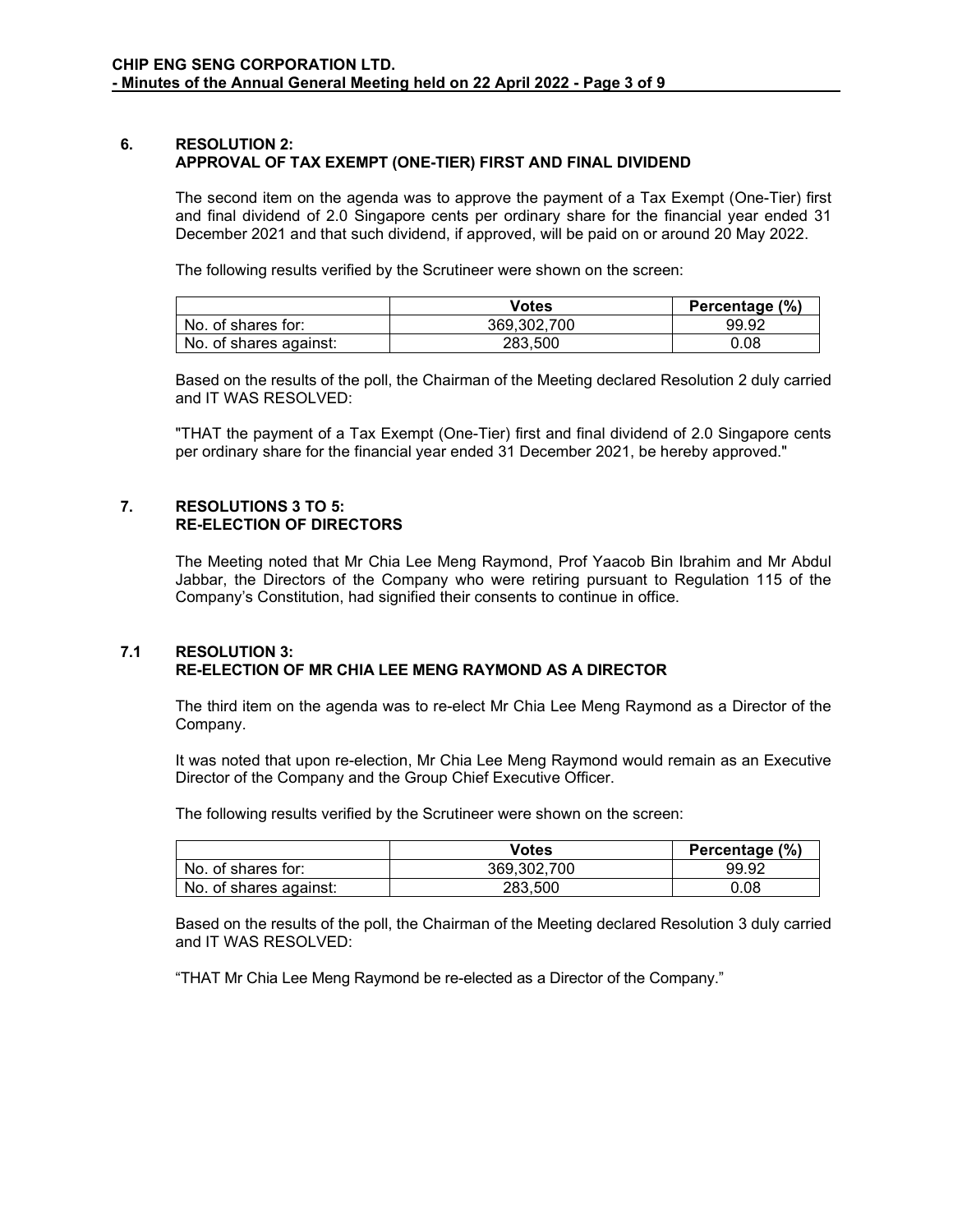### **7.2 RESOLUTION 4: RE-ELECTION OF MR ABDUL JABBAR BIN KARAM DIN AS A DIRECTOR**

The fourth item on the agenda was to re-elect Mr Abdul Jabbar as a Director of the Company.

It was noted that upon re-election, Mr Abdul Jabbar would remain as the Lead Independent Director of the Company, the Chairman of the Remuneration Committee ("**RC**") and a member of the Audit and Risk Committee ("**ARC**") and the Investment Committee. Mr Abdul Jabbar is considered independent for the purposes of Rule 704(8) of the Listing Manual.

The following results verified by the Scrutineer were shown on the screen:

|                        | Votes       | Percentage (%) |
|------------------------|-------------|----------------|
| No. of shares for:     | 353.696.703 | 95.70          |
| No. of shares against: | 15.889.497  | 4.30           |

Based on the results of the poll, the Chairman of the Meeting declared Resolution 4 duly carried and IT WAS RESOLVED:

"THAT Mr Abdul Jabbar Bin Karam Din be re-elected as a Director of the Company."

#### **7.3. RESOLUTION 5: RE-ELECTION OF PROF YAACOB BIN IBRAHIM AS A DIRECTOR**

The fifth item on the agenda was to re-elect Prof Yaacob Bin Ibrahim as a Director of the Company.

It was noted that upon re-election, Prof Yaacob Bin Ibrahim would remain as an Independent Director of the Company, the Chairman of the Nominating Committee and a member of the ARC and RC. Prof Yaacob Bin Ibrahim is considered independent for the purposes of Rule 704(8) of the Listing Manual.

The following results verified by the Scrutineer were shown on the screen:

|                        | Votes       | Percentage (%) |
|------------------------|-------------|----------------|
| No. of shares for:     | 353.696.703 | 95.70          |
| No. of shares against: | 15.889.497  | 4.30           |

Based on the results of the poll, the Chairman of the Meeting declared Resolution 5 duly carried and IT WAS RESOLVED:

"THAT Prof Yaacob Bin Ibrahim be re-elected as a Director of the Company."

#### **8. RESOLUTION 6:**

### **APPROVAL OF DIRECTORS' FEES AMOUNTING TO S\$595,000 FOR THE FINANCIAL YEAR ENDING 31 DECEMBER 2022, TO BE PAID QUARTERLY IN ARREARS**

The sixth item on the agenda was to approve the payment of Directors' fees for the financial year ending 31 December 2022. The Board had recommended a sum of S\$595,000/- as Directors' fees for the financial year ending 31 December 2022, payable quarterly in arrears.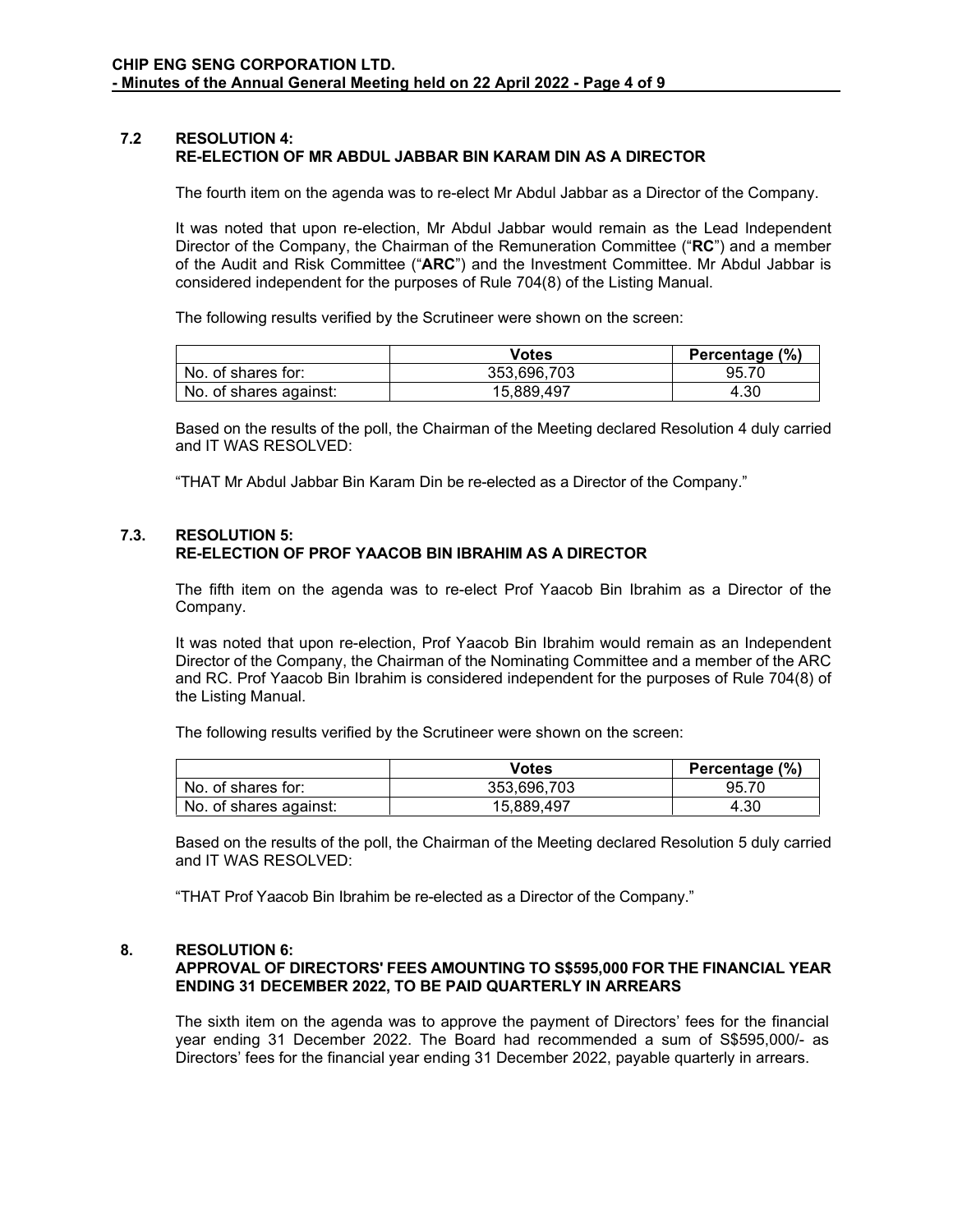The following results verified by the Scrutineer were shown on the screen:

|                        | Votes       | Percentage (%) |
|------------------------|-------------|----------------|
| No. of shares for:     | 369.302.700 | 99.92          |
| No. of shares against: | 283.500     | 0.08           |

Based on the results of the poll, the Chairman of the Meeting declared Resolution 6 duly carried and IT WAS RESOLVED:

"THAT the Directors' fees amounting to S\$595,000/- for the financial year ending 31 December 2022 be approved and that such fees be paid quarterly in arrears."

### **9. RESOLUTION 7:**

### **RE-APPOINTMENT OF MESSRS ERNST & YOUNG LLP AS AUDITORS AND AUTHORITY FOR DIRECTORS TO FIX THEIR REMUNERATION**

The seventh item on the agenda was to approve the re-appointment of Messrs Ernst & Young LLP as Auditors of the Company and to authorise the Directors of the Company to fix their remuneration. The Meeting noted that Messrs Ernst & Young LLP had expressed their willingness to continue in office.

The following results verified by the Scrutineer were shown on the screen:

|                        | Votes       | Percentage (%) |
|------------------------|-------------|----------------|
| No. of shares for:     | 369.302.700 | 99.92          |
| No. of shares against: | 283.500     | 0.08           |

Based on the results of the poll, the Chairman of the Meeting declared Resolution 7 duly carried and IT WAS RESOLVED:

"THAT Messrs Ernst & Young LLP be hereby re-appointed as Auditors of the Company, at a remuneration to be determined by the Directors of the Company, and to hold office until the conclusion of the next annual general meeting of the Company."

#### **10. OTHER ROUTINE BUSINESS**

As no further items of routine business were received, the Chairman of the Meeting proceeded to deal with the items of special business.

#### **SPECIAL BUSINESS**

#### **11. RESOLUTION 8:**

### **AUTHORITY FOR DIRECTORS TO ALLOT AND ISSUE NEW SHARES PURSUANT TO SECTION 161 OF THE COMPANIES ACT 1967**

The first item of special business on the agenda to be dealt with as an ordinary resolution, as set out in item 7 of the Notice of AGM, was to seek Shareholders' approval to authorise and empower the Directors of the Company to allot and issue new shares in the capital of the Company and/or issue other instruments which would require new shares to be issued.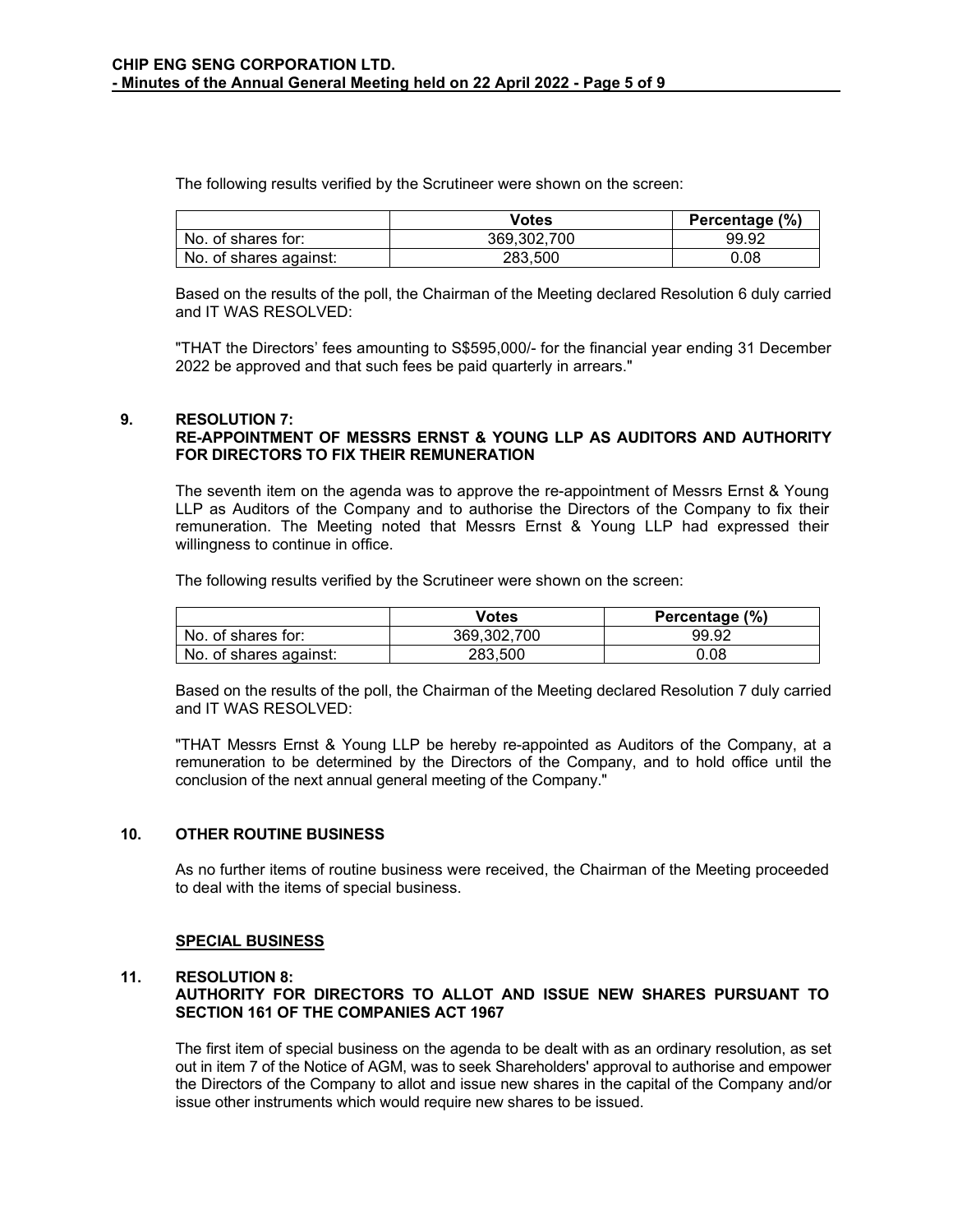The following results verified by the Scrutineer were shown on the screen:

|                        | Votes       | Percentage (%) |
|------------------------|-------------|----------------|
| No. of shares for:     | 353.696.703 | 95.70          |
| No. of shares against: | 15.889.497  | 4.30           |

Based on the results of the poll, the Chairman of the Meeting declared Resolution 8 duly carried and IT WAS RESOLVED:

"THAT pursuant to Section 161 of the Companies Act 1967 (the "**Companies Act**") and Rule 806 of the Listing Manual of the Singapore Exchange Securities Trading Limited (the "**Listing Manual**") and notwithstanding the provisions of the Constitution of the Company, authority be and is hereby given to the Directors of the Company to:

- a. (i) allot and issue shares in the capital of the Company ("**New Shares**") (whether by way of rights, bonus or otherwise); and/or
	- (ii) make or grant offers, agreements or options that may or would require New Shares to be issued, including but not limited to the creation and issue of (as well as adjustments to) warrants, debentures or other instruments convertible into New Shares (collectively, "**Instruments**"),

at any time and upon such terms and conditions and for such purposes and to such persons as the Directors of the Company may in their absolute discretion deem fit; and

b. (notwithstanding that the authority conferred by this Resolution may have ceased to be in force) issue New Shares in pursuance of any Instrument made or granted by the Directors of the Company while this Resolution was in force,

provided that:

- (i) the aggregate number of New Shares to be issued pursuant to this Resolution (including New Shares to be issued in pursuance of Instruments made or granted pursuant to this Resolution) does not exceed fifty per cent. (50%) of the total number of issued shares in the capital of the Company ("**Shares**"), excluding subsidiary holdings and treasury shares of the Company (each as defined in the Listing Manual), of which the aggregate number of New Shares to be granted other than on a pro-rata basis to shareholders of the Company ("**Shareholders**") (including New Shares to be issued in pursuance of Instruments made or granted pursuant to this Resolution) does not exceed twenty per cent. (20%) of the total number of Shares (excluding subsidiary holdings and treasury shares of the Company);
- (ii) for the purpose of determining the aggregate number of New Shares that may be issued under sub-paragraph (i) above, the percentage of the total number of Shares (excluding subsidiary holdings and treasury shares of the Company) shall be calculated based on the total number of issued Shares (excluding subsidiary holdings and treasury shares of the Company) at the time of the passing of this Resolution, after adjusting for:
	- (a) new Shares arising from the conversion or exercise of any convertible securities which were issued and outstanding or subsisting at the time of the passing of this Resolution;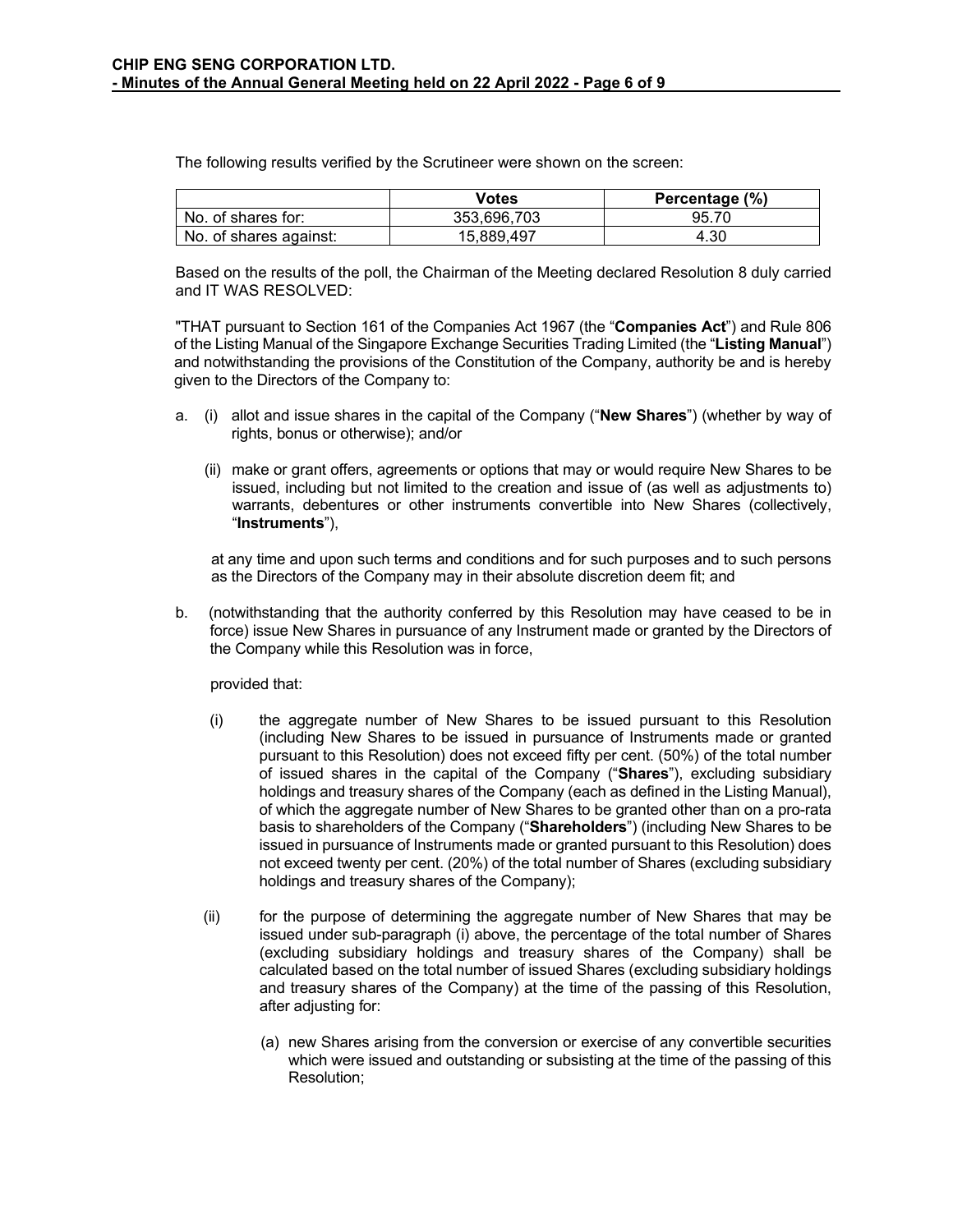- (b) new Shares arising from exercise of share options or vesting of share awards which were issued and outstanding or subsisting at the time of the passing of this Resolution, provided the options or awards were granted in compliance with Part VIII of Chapter 8 of the Listing Manual; and
- (c) any subsequent bonus issue, consolidation or subdivision of Shares;
- (iii) in exercising the authority conferred by this Resolution, the Company shall comply with the provisions of the Listing Manual for the time being in force (unless such compliance has been waived by the Singapore Exchange Securities Trading Limited (the "**SGX-ST**")) and the Constitution for the time being of the Company; and
- (iv) unless revoked or varied by Shareholders in a general meeting, the authority conferred by this Resolution shall continue in force until the conclusion of the next annual general meeting of the Company or the date by which the next annual general meeting of the Company is required by law to be held, whichever is the earlier."

### **12. RESOLUTION 9: AUTHORITY FOR DIRECTORS TO OFFER AND GRANT OPTIONS AND ALLOT AND ISSUE SHARES UNDER THE CHIP ENG SENG EMPLOYEE SHARE OPTION SCHEME 2013**

The second item of special business on the agenda to be dealt with as an ordinary resolution, as set out in item 8 of the Notice of AGM, was to seek Shareholders' approval to authorise and empower the Directors of the Company to:

- a. offer and grant options in accordance with the Chip Eng Seng Employee Share Option Scheme 2013, and to allot and issue such number of fully-paid new shares pursuant to Section 161 of the Companies Act, as may be required to be delivered pursuant to the exercise of any options granted under the Chip Eng Seng Employee Share Option Scheme 2013; and
- b. apply any shares purchased or acquired under any share purchase mandate of the Company and to deliver such existing shares (including treasury shares of the Company) towards the satisfaction of options which are exercised.

The following results verified by the Scrutineer were shown on the screen:

|                        | Votes       | Percentage (%) |
|------------------------|-------------|----------------|
| No. of shares for:     | 353.444.303 | 95.63          |
| No. of shares against: | 16.141.897  | 4.37           |

Based on the results of the poll, the Chairman of the Meeting declared Resolution 9 duly carried and IT WAS RESOLVED:

"THAT the Directors of the Company be hereby authorised to:

a. offer and grant options ("**Options**") in accordance with the provisions of the Chip Eng Seng Employee Share Option Scheme 2013 (the "**Scheme**"), and pursuant to Section 161 of the Companies Act, to allot and issue from time to time such number of fully-paid new Shares as may be required to be delivered pursuant to the exercise of any Options granted under the Scheme; and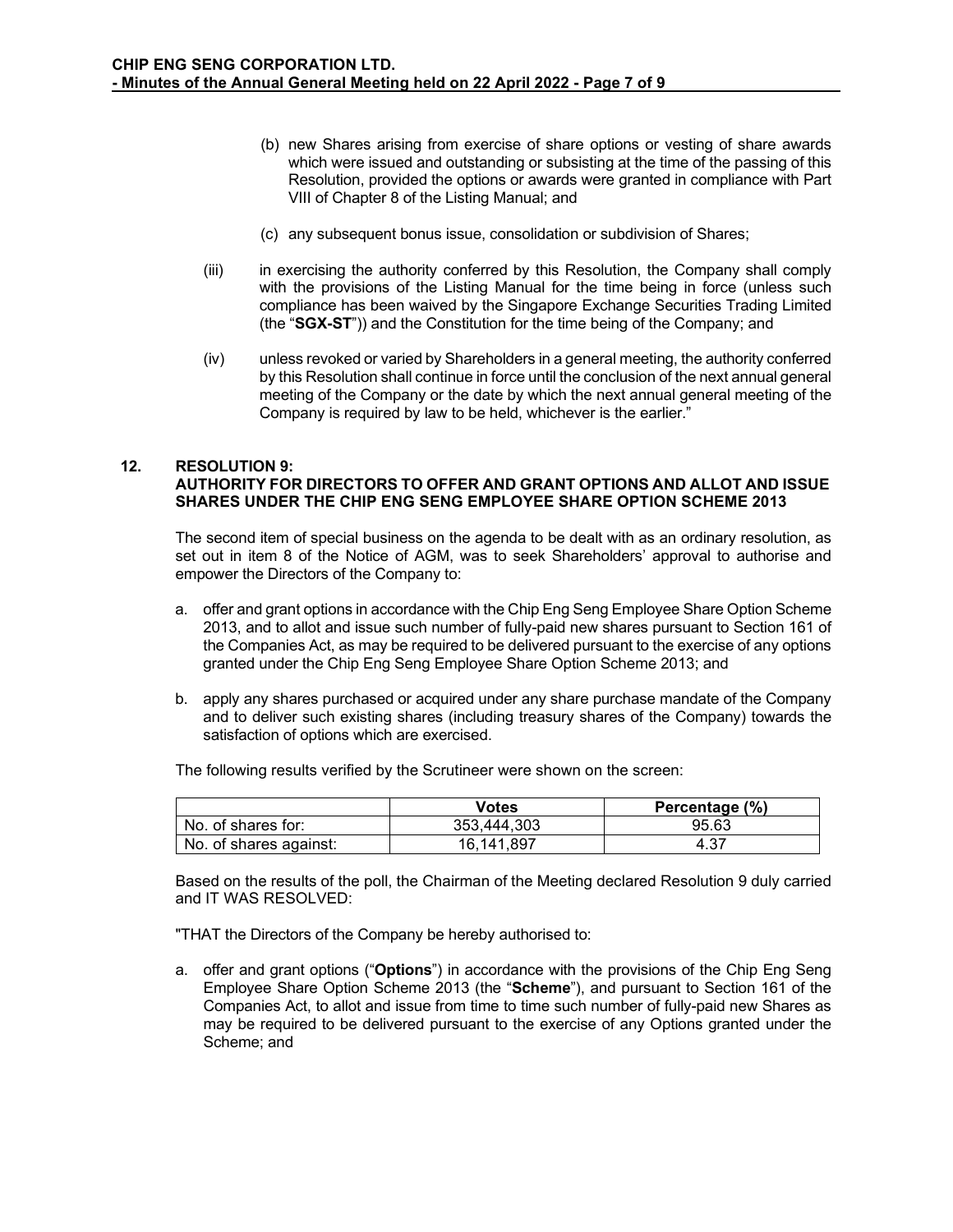b. subject to the same being allowed by law, apply any Shares purchased or acquired under any share purchase mandate of the Company and to deliver such existing Shares (including treasury shares of the Company) towards the satisfaction of Options which are exercised,

PROVIDED THAT the aggregate number of Shares to be issued or transferred pursuant to the exercise of Options granted under the Scheme on any date, when aggregated with the number of Shares over which options or awards are granted under any other share option schemes or share schemes of the Company, shall not exceed fifteen per cent. (15%) of the total number of issued Shares (excluding subsidiary holdings and treasury shares of the Company) on the day preceding that date."

# **13. RESOLUTION 10: AUTHORITY FOR DIRECTORS TO OFFER AND GRANT AWARDS AND ALLOT AND ISSUE SHARES UNDER THE CHIP ENG SENG PERFORMANCE SHARE PLAN**

The third item of special business on the agenda to be dealt with as an ordinary resolution, as set out in item 9 of the Notice of AGM, was to seek the Shareholders' approval to authorise and empower the Directors of the Company to:

- a. offer and grant awards in accordance with the Chip Eng Seng Performance Share Plan, and to allot and issue such number of fully-paid new shares pursuant to Section 161 of the Companies Act, as may be required to be delivered pursuant to the vesting of the awards granted under the Chip Eng Seng Performance Share Plan; and
- b. apply any shares purchased or acquired under any share purchase mandate of the Company and to deliver such existing shares (including treasury shares of the Company) towards the satisfaction of awards which have vested.

|                        | Votes       | Percentage (%) |
|------------------------|-------------|----------------|
| No. of shares for:     | 353.444.303 | 95.63          |
| No. of shares against: | 16.141.897  | 4.37           |

The following results verified by the Scrutineer were shown on the screen:

Based on the results of the poll, the Chairman of the Meeting declared Resolution 10 duly carried and IT WAS RESOLVED:

"THAT the Directors of the Company be hereby authorised to:

- a. offer and grant awards ("**Awards**") in accordance with the provisions of the Chip Eng Seng Performance Share Plan (the "**Share Plan**"), and pursuant to Section 161 of the Companies Act, to allot and issue from time to time such number of fully-paid new Shares as may be required to be delivered pursuant to the vesting of the Awards granted under the Share Plan; and
- b. subject to the same being allowed by law, apply any Shares purchased or acquired under any share purchase mandate of the Company and to deliver such existing Shares (including treasury shares of the Company) towards the satisfaction of Awards which have vested,